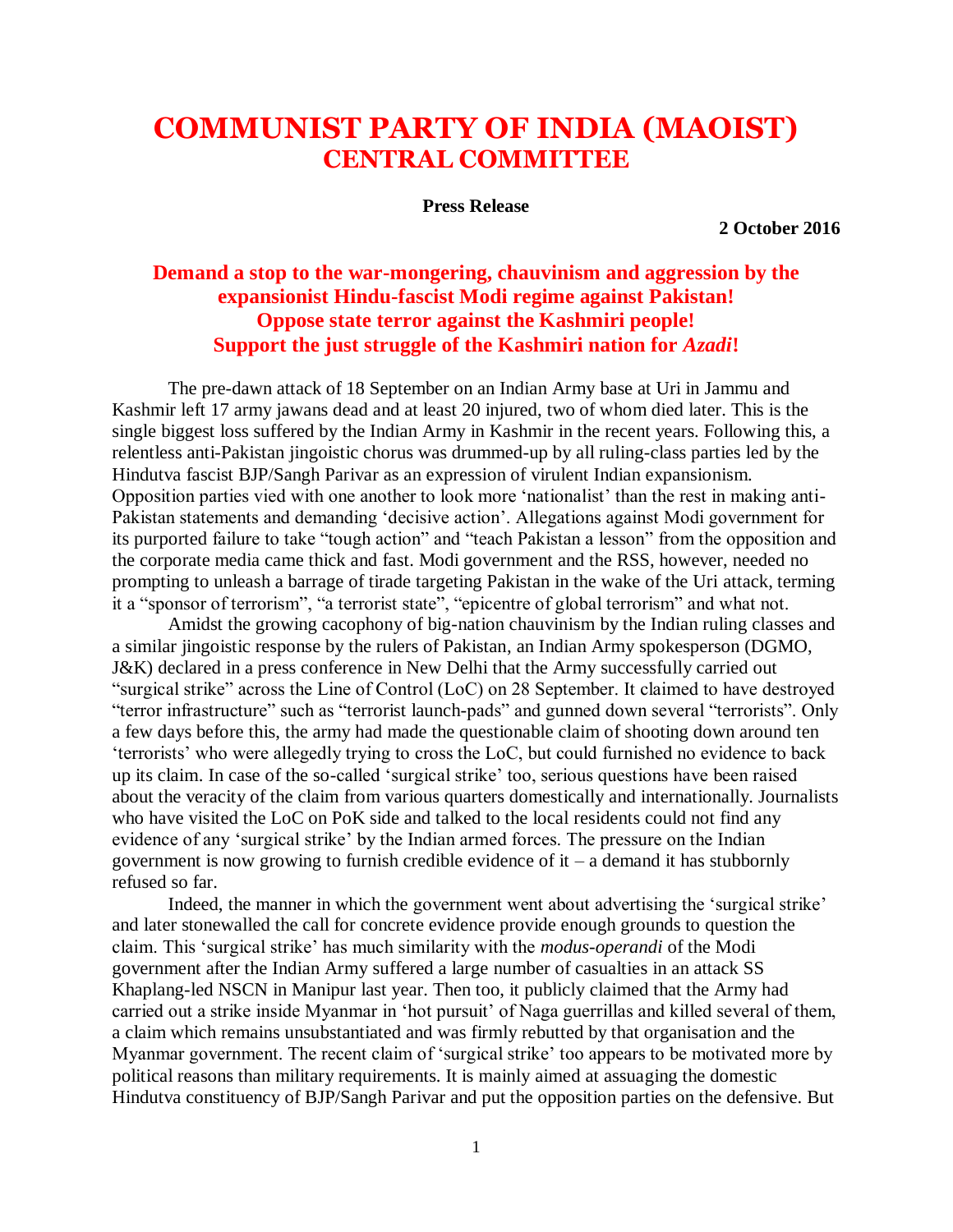the very act of making such claims amply demonstrates that while remaining extremely touchy about the "unity and integrity" of "Bharat Mata", Modi government has no compunctions in violating the sovereignty and territorial integrity of other countries and nations including our neighbours, if it is in the interest of the ruling classes and their imperialist masters, particularly US imperialism. In fact, aggression and military intervention against our neighbours has always been the policy of the expansionist Indian rulers and remains an integral part of the Brahmanical Hindu fascist agenda of establishing an integrated 'Hindu Rashtra' in South Asia. BJP spokespersons have announced in the past that the party is committed to establish 'Akhand Bharat' through peaceful means. It is this expansionist policy of the Indian ruling classes that is responsible for pushing the country into the brink of the present crisis.

But even if the question whether or not the 'surgical strike' actually took place is set aside, it can be said with some certainly that the decision to make this claim publicly was taken by Modi government with the objective of salvaging its tattered image after the bankruptcy of its Kashmir policy got thoroughly exposed domestically and internationally. Unable to respond to the ongoing historic and unprecedented mass upsurge of Kashmir in any other way than by military force (which has taken the lives of nearly a hundred Kashmiris and injured more than 20,000 so far), Modi government desperately needed a pretext to divert the world's attention from the atrocities committed by the Indian occupation forces in Kashmir. The government wanted to change its image of the perpetrator of state terrorism in Kashmir to a victim of "statesponsored cross-border terrorism". It has found such a pretext In the Uri attack,.

On the other hand, it was looking for an opportunity to channelise the growing discontent of the masses of the country harmlessly towards a foreign 'enemy'. The Sangh Parvar and BJP have been working in a planned manner since the last parliamentary elections to win over the Backward Castes and the Dalits to its side in order to consolidate its social base and to minimise the resistance to its reactionary anti-people steps. Using the state machinery, Modi-led BJP has introduced several programmes for workers, peasants, BCs, Dalits, Adivasis, women and the poorest of the poor with much fanfare. But 'Modinomics' has utterly failed to assuage the growing social crises and the resulting discontent. It has completely failed to bring any 'acche din' to the vast majority of the country's people. 'Acche din' has remained the privilege of only the imperialists and a miniscule minority of the populace – big capitalists, big landlords, rulingclass politicians, top bureaucrats and government functionaries, etc. During more than two years of rule, Modi government has proved its utter inability to resolve any of the burning economic, political and social issues of the masses and to address their discontent. This discontent is getting expressed through various mass movements by workers, peasants, BCs, Dalits, Adivasis, students, employees, religious minorities and oppressed nationalities, etc., among which the present upsurge in Kashmir is the most militant and extensive one.

Another factor behind the aggressive posturing of the Modi government towards Pakistan is the upcoming assembly elections. Most important for BJP is the UP elections, followed by states like Punjab and Gujarat where the fate of its governments/alliance-governments are at stake. The stakes have become even higher after its abject failure in the recently concluded assembly elections in Bengal, Keralam, Tamil Nadu and Puducherry (it could achieve a consolation win only in Asom mainly due to the 15 years of Congress misrule). BJP/Sangh Parivar is therefore desperately drumming up anti-Pakistan pseudo-nationalist rhetoric to serve its own vested interests before the elections.

Modi government has thus used the Uri attack mainly to serve these objectives. Its response to Uri attack along with its diplomatic efforts to 'isolate' Pakistan internationally is in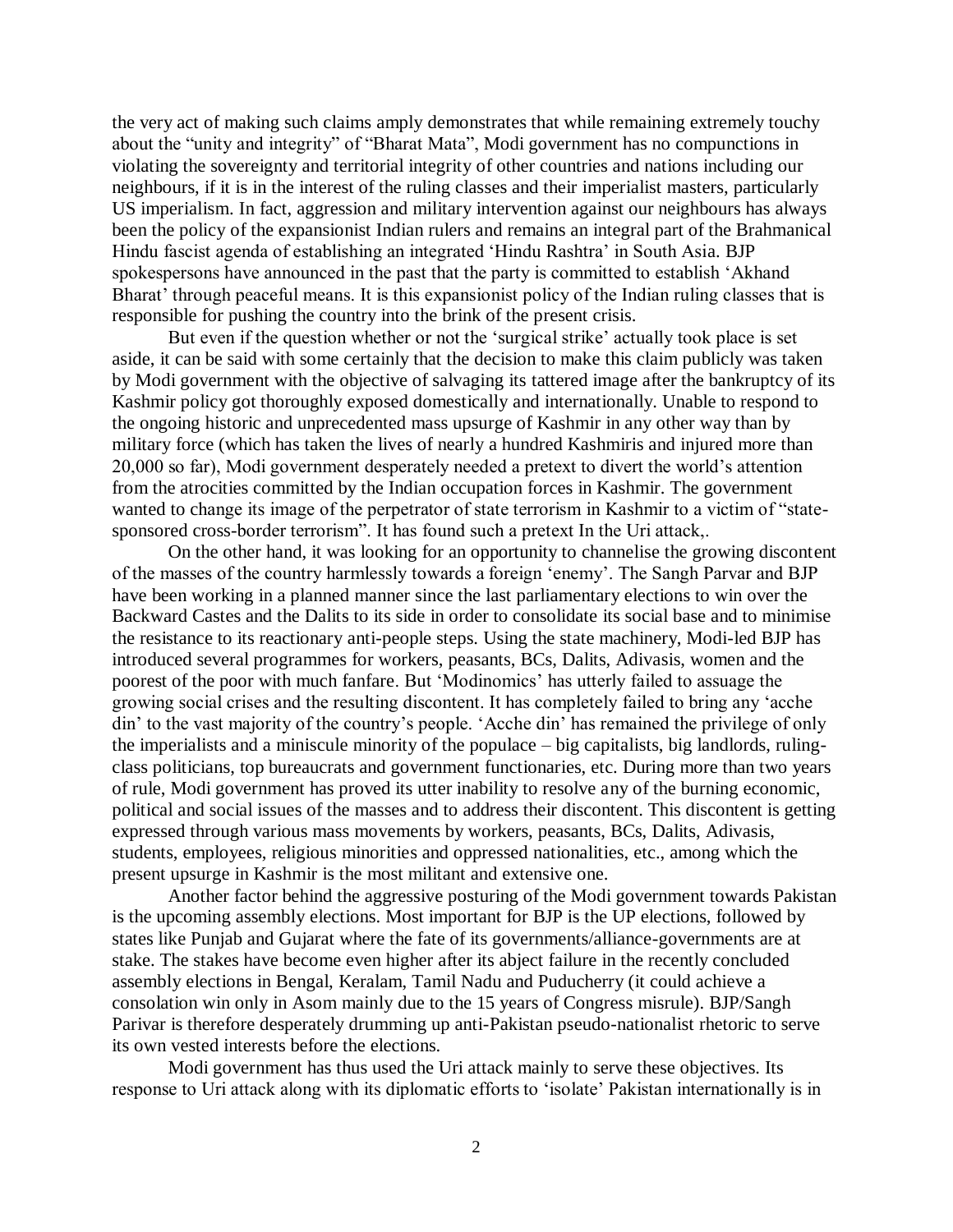conformity with the same integrated policy of the Indian ruling classes – national oppression towards Kashmir and expansionism towards the neighbouring countries. Though this policy has been pursued by each and every government since 1947, it has found a more vicious, cruel and brazen expression during the present NDA government at the hands of Brahmanical Hindu fascist BJP. Not surprisingly, all the parliamentary parties including the revisionist CPI(M) and CPI are speaking in a voice similar to BJP and are standing behind the communal fascist Modi-Amit Shah-Mohan Bhagavat-Rajnath-Parikkar gang, as they all represent the same Indian rulingclass interests.

Not remaining content with the claim of 'surgical strike', Modi government has followed it up with a virulent chorus of big nation-chauvinism and is trying to build up war hysteria in the country. It has created an atmosphere of war by deploying additional army and paramilitary forces at the border, beginning cross-border firing and bombardment, ordering the residents of the international border to vacate their homes, issuing 'high alert' in the bordering states and acting on dubious claims of the 'sighting' of 'terrorists' in Mumbai, etc. It has scuttled the SAARC summit by putting pressure on a number of South Asian countries, threatened to downgrade the economic and diplomatic ties and to abrogate the long-standing water-sharing treaty with Pakistan, and are taking similar other steps. At the same time, Modi government has intensified diplomatic efforts to gain international support for its occupation and repression in Kashmir, for its aggression towards Pakistan in the name of 'global war on terror' and for 'isolating' it internationally by primarily lobbying with the US government.

The Pakistani government led by Nawaz Sharif, on the other hand, has stepped up its anti-India rhetoric and jingoism mainly as a response to the prevailing domestic situation in that country. The Pakistani ruling classes are facing mass anger due to the deepening economicpolitical crises and intensifying social contradictions in the country. The pro-imperialist economic and strategic policies pursued by Nawaz Sharif government, the ongoing military operations against national minorities and Islamic forces, its reluctance in supporting the Kashmir liberation movement in the past, etc., are resulting in serious unrest among the masses of Pakistan. In this backdrop, the main ruling-class parties of the country which hardly come together on any issue, have got united to give India a "fitting reply" and are urging the masses to unite behind the government. Pakistan has also heightened its military preparedness and is using national-chauvinist language to build up a war atmosphere.

While Pakistani rulers are highlighting the Kashmir issue, pledging all support to it and are raising India's oppressive role in international platforms, the Indian rulers, in a bid to outdo their opponent, have started to raise the issue of Balochistan's national liberation movement. Ruling classes of each country are claiming their support for the national liberation movements of the opponent, while at the same time subjugating the oppressed nationalities and crushing the just national liberation movements within their own boundaries. This clearly shows the opportunism and bankruptcy of the ruling classes of both the countries. They are raising the issue of national oppression and right to self-determination of oppressed nationalities only to serve their own class interests and of the imperialist powers and not out of true solidarity with the struggling nations and peoples. The ruling classes of Pakistan or India are not, and can never be, the genuine, trusted and reliable allies of the people of Kashmir or Balochistan in their fight for national liberation.

At the root of this stand-off between the ruling classes of India and Pakistan over Kashmir lies the clash of their economic and strategic interests. As compradors to imperialism, they also represent the interests of different imperialist powers backing them. The US, Britain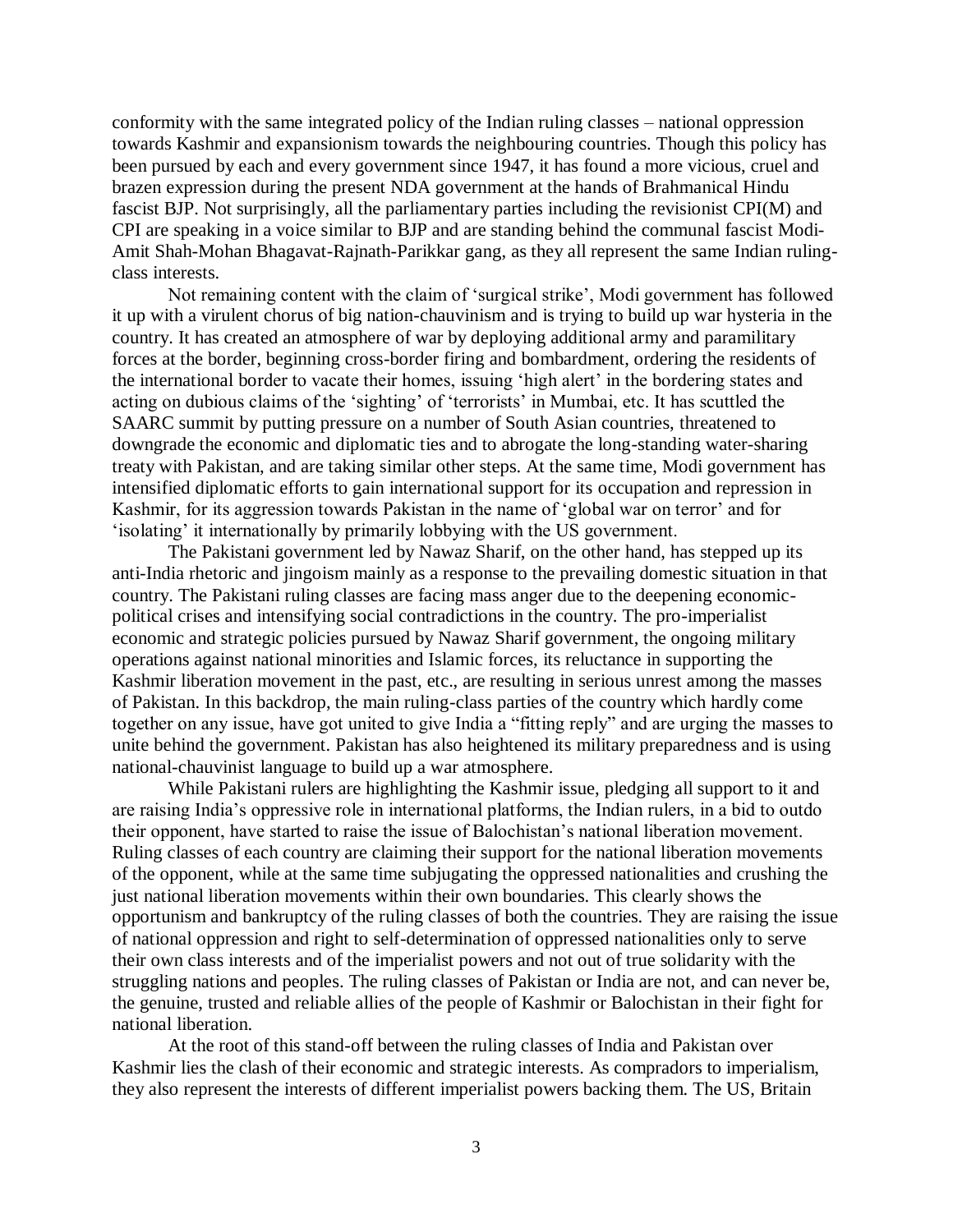and EU have much at stake economically and militarily in both the South Asian countries. India is an extremely important market for US imperialism particularly at a time when it is reeling under a severe economic and financial crisis. So is the necessity to open up the Indian economy further for unrestrained neo-colonial plunder and exploitation by strengthening its stranglehold over India. Moreover, it considers India as an important outpost to contain the growing influence of its rivals Russia and China in Asia and China in Asia-Pacific region, particularly when Pakistan's economic-diplomatic-military ties with China and Russia is deepening.

In the context of the growing worldwide imperialist contention between the US and its allies on the one hand and Russia, China and Iran on the other (manifesting most glaringly at present in the contention for Syria and Ukraine), the US wants India to be firmly on its side. Russia's close relations with some former Soviet republics of Central Asia and China's growing economic ties with them is another cause of concern for the US. The Indian government is also an important US ally in its 'global war on terror'. The US and its imperialist allies are therefore encouraging and utilising the big-power ambition of the Indian ruling classes and satisfying it to a limited extent to ensure closer integration of the Indian economy with the imperialist world market.

At the same time, however, the US also wants Pakistan to be with it for defending its economic and strategic interests in South, Central and West Asia, for its Afghan War and to counter Russia and China. Hence, it is not likely that the US and its allies will concede to Indian government's demand of isolating Pakistan internationally and stopping the economic, diplomatic and military 'aid/assistance' to it. Indian government's efforts to isolate Pakistan internationally to make it yield and compel it to stop supporting the Kashmir movement will not work. The strategic support of the imperialist powers to their Indian and Pakistan compradors will remain relatively unaltered in the short term, though the extent and level of this support may undergo some tactical shifts according to the changes in the international politics and balance of forces. Since behind the clash of interests between the comprador rulers of the two countries lie the contention between the imperialist powers, the tension and mutual acrimony between the two countries will continue and may even intensify with the intensification of the fundamental contradictions of the world.

Given this context, it is quite clear that till the time the Indian ruling classes persist in suppressing the birthright of the Kashmiri people, continue their communal fascist policies towards the Muslims and maintain their interference in the internal affairs of the South Asian countries, particularly Pakistan, it is not possible for them to stop attacks like Uri. Nor is it possible for the Pakistani ruling classes to stop the oppressed peoples and nations from carrying out militant resistance against subjugation and oppression. As long as the comprador ruling classes of the two countries continue to yield to the strategic and economic interests of imperialism, they will never be able to restrain the people from rebellion, armed or unarmed.

The CC, CPI(Maoist) appeals to the people of India to see through the national-chauvinist machinations of the Indian ruling classes being articulated through the Modi government and the parliamentary parties against Pakistan. The people of India and Pakistan have nothing to gain from a military escalation or war between the two countries, but have much to lose due to it. The huge financial burden of large-scale military mobilization at the border will have to be borne by the people of the two countries depending on the intensity and extent of this deployment. We therefore call upon the people to oppose any kind of expansionist intervention by the Indian government against PoK and Pakistan, be it through 'surgical strikes', military aggression and economic or diplomatic means. The CC reiterates its unequivocal support to the Kashmiri